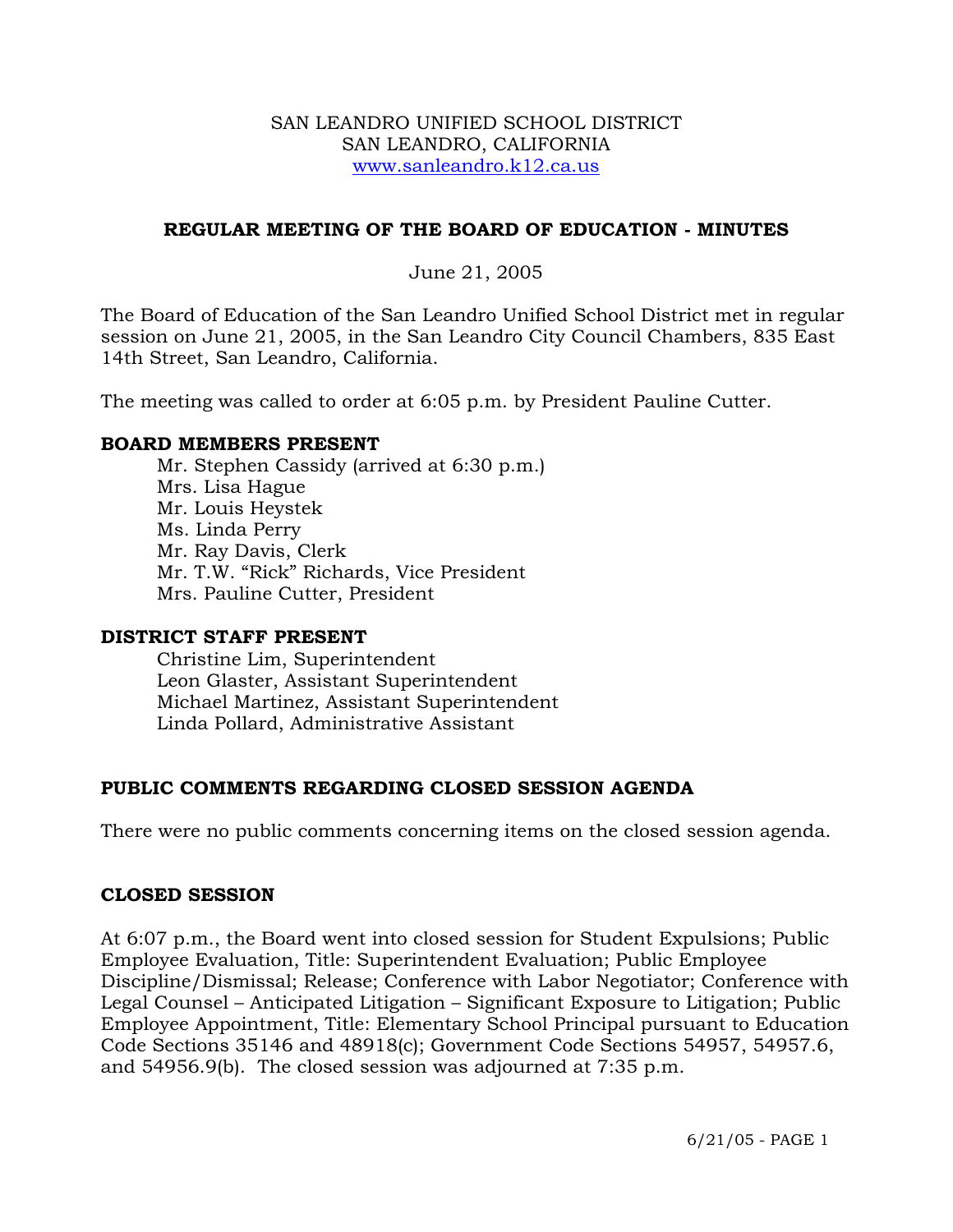The Board returned to open session at 7:40 p.m. with the Pledge of Allegiance to the Flag. President Cutter said the Board had been in closed session and the following action was taken:

• On a motion made by Mr. Davis and seconded by Mr. Richards, the Board appointed Michael Walbridge as Principal of Wilson Elementary School, effective July 1, 2005 by a 7-0 vote.

# **APPROVAL OF AGENDA**

On a motion made by Mr. Davis and seconded by Ms. Perry, the Board approved the agenda for the regular meeting of June 21, 2005 by a 7-0 vote.

# **PRESENTATIONS**

\* Felix Elizalde, member of the Alameda County Board of Education, presented a Certificate of Recognition to Pascuala Arellano, President of Padres Unidos, for her participation in the "Parent Rights Workshop" at the "2005 Education is Everybody's Business – Latino Education Conference*"*.

 Following the presentation Mr. Elizalde shared how pleased he was with the direction that the Board was taking i.e. community workshops; team building workshops; Sacramento Rally advocating for education; and he saw great things happening for San Leandro. He offered his assistance with the bond measure.

Leon Glaster, Assistant Superintendent of Business Services and Debbie Wong, Director of Curriculum presented the Strategic Plan Monitoring Report for the 2004-05 school year.

 Ms. Wong reminded the Board that the previous Strategic Plan needed to be aligned to the No Child Left Behind (NCLB) Local Education Area Plan (LEAP) goals as well as the need to increase revenues to support student achievement; improving and maintaining facilities infrastructure, and retaining quality staff.

Ms. Wong reviewed the first four Strategic Plan components: Curriculum, Assessment, Staff Development, and Family & Community Involvement, highlighting some of the completed action steps:

- analyzing math data to identify specific issues that impacted the slow progress of students in Algebra;
- developed, refined, and published a K-12 writing resource guide;
- implemented the BTSA induction program;
- modified District writing assessment system to meet the needs of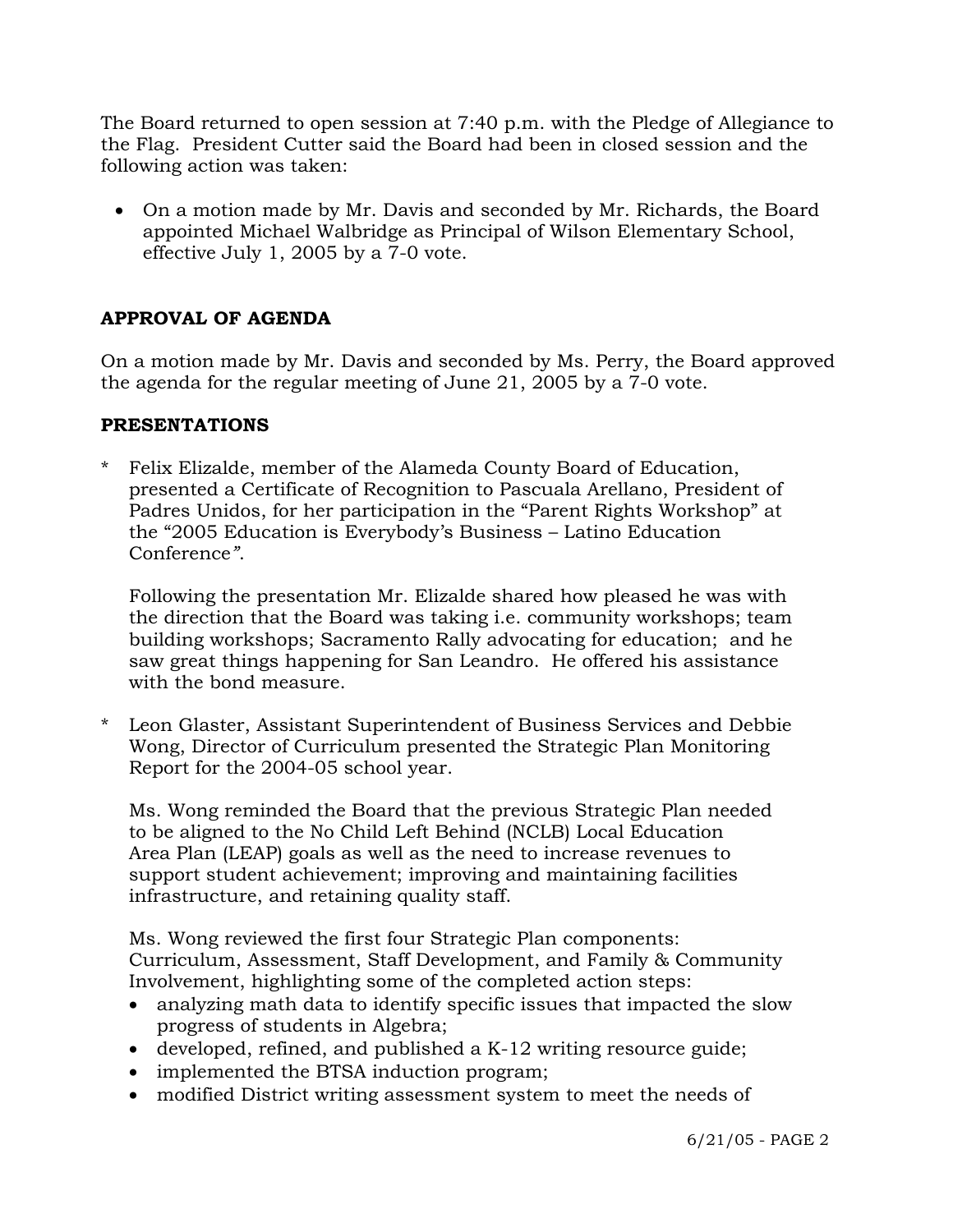English learners;

- examined/refined current reading assessment;
- conducted training in elementary standards-based report card;
- provided support to teacher affected by NCLB teacher compliance;
- training of math facilitator cohorts  $1 \& 2$  in K-12 Algebra strands;
- conducted equity training for teachers and principals (racial equity, sexual orientation/gender identify (secondary), differentiated instruction, SIOP training for English learners);
- integrated the comprehensive, cohesive K-12 Safe Schools Plan.

Developing principal leadership components (standards-based accountability system, differentiated instructional strategies, culturally responsive instruction, curriculum alignment, etc.); defining & developing intervention plan for district-wide agreements on suspension & expulsion for elementary and middle schools; and implementing the Emergency Response & Crisis Management Grant to support all sites for disaster preparedness were some of the actions steps Ms. Wong hoped to address over the summer.

Assistant Superintendent of Business Services continued with Strategic Plan components: Facilities Plan; Funding and Resources and Technology also highlighting a few completed action steps including applying and obtaining nine (9) state allocation board OPSC Proposition 55 projects to be implemented and complete this summer; working with the high school to install high definition security cameras; an Adult School Literacy Center at the John Muir campus to be completed in June 2006; updating the Deferred Maintenance Plan and creating a Routine Maintenance Fund budget to support health and safety related school repairs. Establishing parameters for demographer study; developing facilities capacity study; coordinating community opinion survey with consultant; coordinating bond and parcel tax parameters with financial advisor and legal counsel which will be tied to the Board Communication Committee; and creating a Blue Ribbon Positive Attendance Committee to maximize ADA by August are a few steps still in progress.

In the area of Technology, Mr. Glaster said that increasing our technology use and training support for software and equipment at school sites and District Office; creating a process to maximize equipment usage within the District; establishing partnerships with major technology companies; and completing wiring of the three remaining schools were in progress.

Mr. Glaster was very proud of the work of staff, leadership of the Superintendent and the joint effort of the Board to make this happen, adding that the Leadership Team would be reevaluating those steps not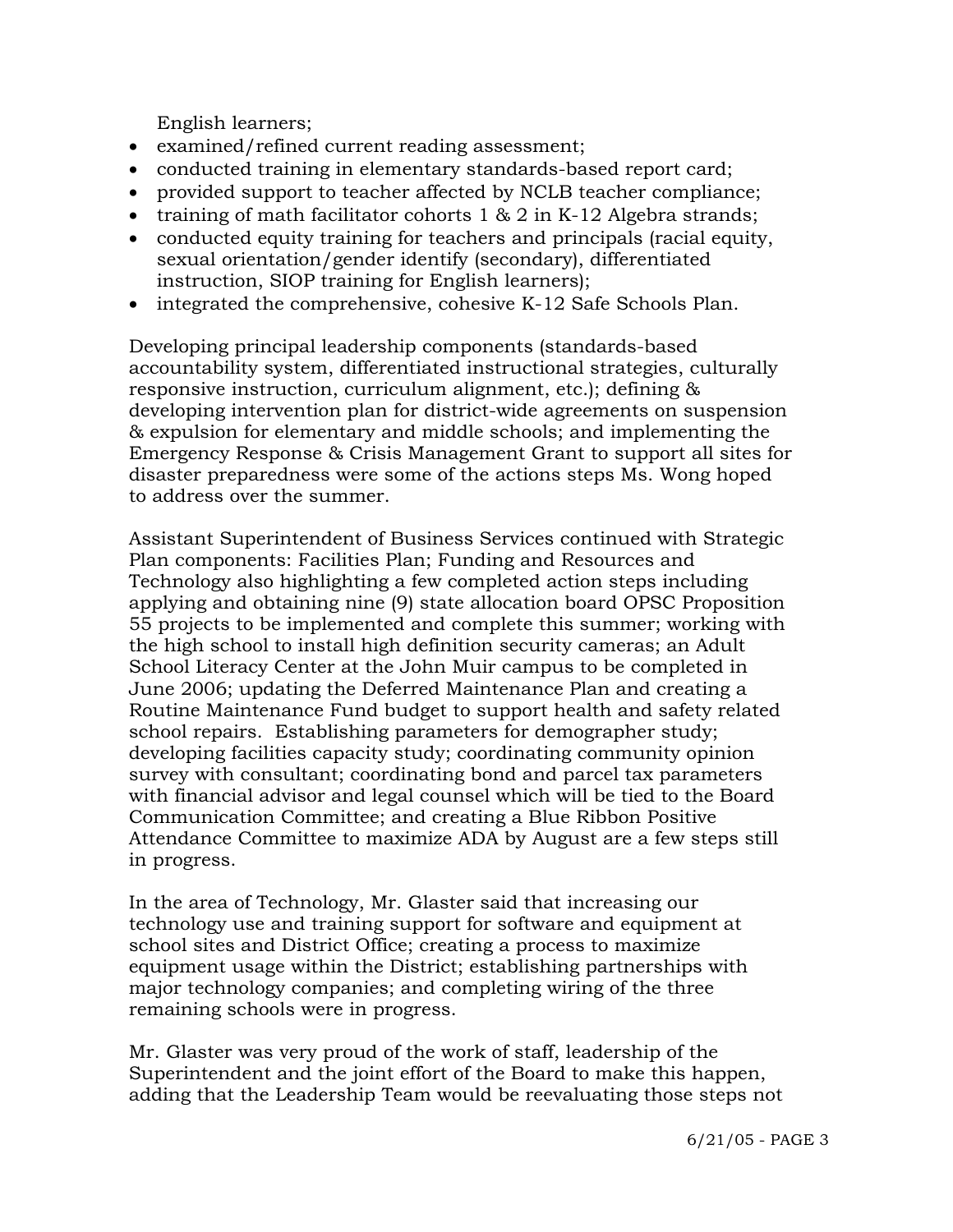yet completed in August, with the 2005-06 Strategic Plan being developed and shared with the Board in October. Superintendent Lim also acknowledged the Ed. Services Team - Debbie Wong, Wendy Ponder, and Laura Leventer, for carrying on the work of the Strategic Plan.

 President Cutter thanked staff for their report adding that it was nice to have a benchmark showing where we are and where the District is headed.

 Mr. Cassidy asked the Superintendent if any consideration had been given to adding communication as a Strategic Plan component. The Superintendent explained that it was originally part of the Strategic Plan, but when the District realigned the Superintendent's goals, it was eliminated and infused into every component; however with the resurrection of the Communication Committee, she thought that could be a possibility in the fall.

 Concerns expressed by Mr. Cassidy included middle school students at risk and ways to improve their academic experience in middle school; and if more counselors were needed.

 Ms. Wong said that this year the middle schools started companion English and mathematics classes to help support the students adding that curriculum alignment, developing appropriate assessments so that teachers are informed of "next steps" in instruction will be areas being looked at this summer. Ms. Wong said that a Counseling Committee was formed this year to look at counseling and counseling issues.

 Responding to Mr. Cassidy, Superintendent Lim said that the Board could expect an report on the high school safety proposals by the end of the summer.

 She also thanked Ms. Wong for bringing up the Counseling Committee because under the leadership of Al Acuna, a presentation will be forthcoming to the Board regarding services and aligning what happens at the high school compared to what happens at the middle school, where they are discovering some differences in some quality issues that need to be addressed.

 Regarding the Blue Ribbon Positive Attendance Committee, Mr. Glaster explained to Mr. Cassidy that the report on the duties of the committee would be presented sometime in August, adding that the District currently had a database filled with a plethora of different programs that have been implemented at other school districts; however a standing committee still needed to be formed to oversee the process.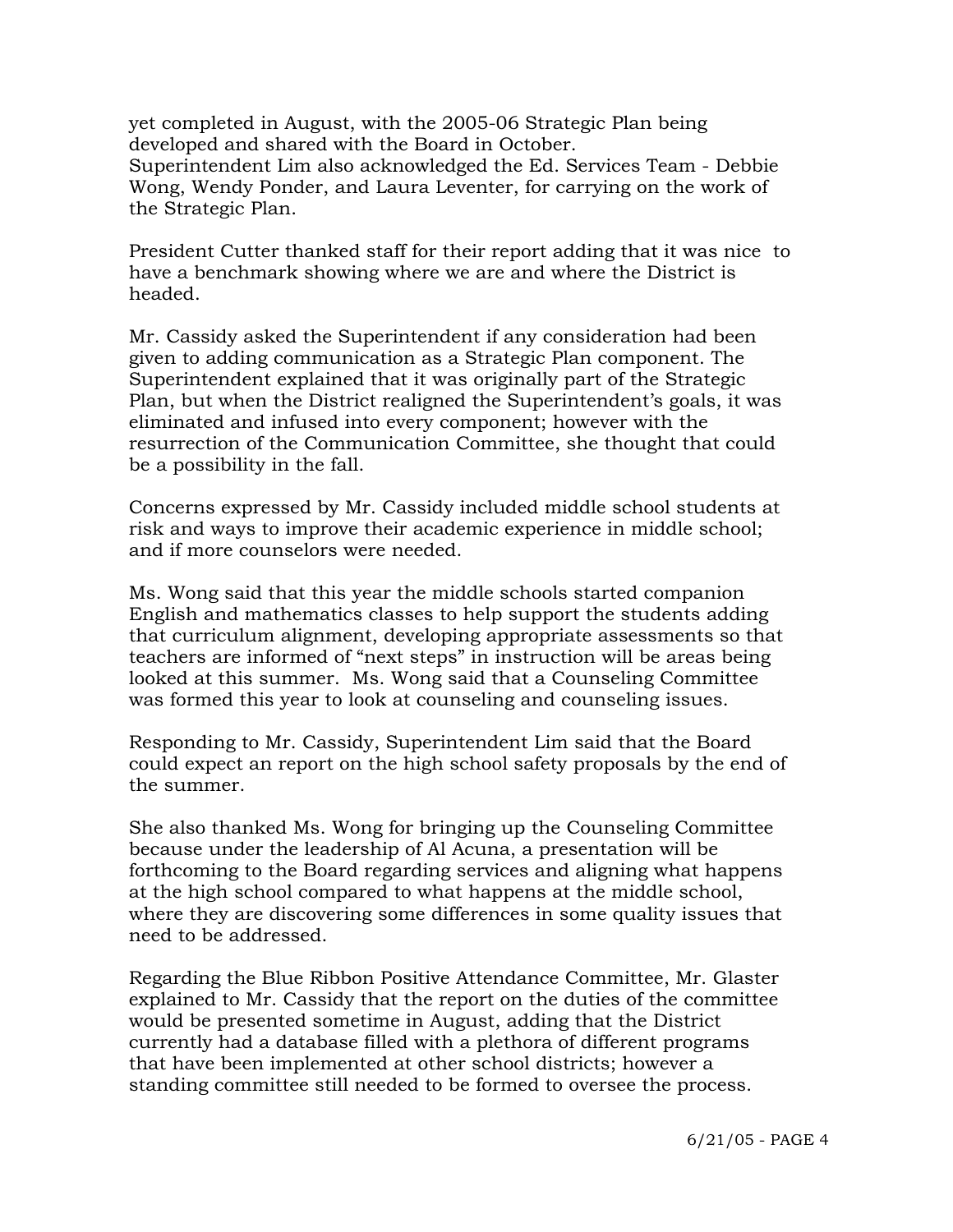Ms. Perry complimented the staff on the accomplishments of this year, noting that the Safe Schools Plan and the elementary Standard-Based Report Card were probably two of the most impressive steps for this District.

 Mr. Richards asked Mr. Glaster if there was a "wish list" of needed equipment and what major technology companies the District was looking at for possible partnerships, because he had some contacts that he would be happy forward to him

 Mr. Glaster said that the technology coordinator, Esteban Zapiain, had a list of needs by site/District office, which he could provide to the Board and that the District was looking at companies such as Hewlett Packard, Intel, and Cisco Systems but would welcome any additional contacts.

Al Acuña, Director of Student Services, presented an overview of the process and requirements for an Inter-district Transfer Permit for students to enter and attend schools in San Leandro and the verification documents and procedures that are required by San Leandro Unified School District to determine residency. He also presented, under the No Child Left Behind Act (NCLB), the District procedures to enroll homeless students and students who reside with a qualified caregiver.

 Mr. Acuña explained that Inter-district meant incoming students, new to the District and that the Inter-District transfer policy was guided by Board policy and the state education code, adding that, *"The San Leandro Unified School District's non-resident acceptance policy is based on the condition that the enrollment of resident students will be given first priority in the scheduling of classes."* 

 He said that the policy allows the district to have "leverage" regarding the students' attendance, as well as allowing the District to examine student records before accepting or denying enrollment into the District, adding that a student could be dropped immediately if they were in violation of attendance, discipline and/or lack of academic progress.

 A five year history of students entering the District and those leaving or dropped (due to unsatisfactory behavior, grades and/or attendance) was shared as well as a chart showing that most of the students come from the neighboring cities of San Lorenzo, Oakland, and Hayward.

 Mr. Acuña explained that the revised 2005-06 residency process, whereby the District issues a "conditional enrollment" allowing parents who don't have all of the verifiable documentation to enroll the student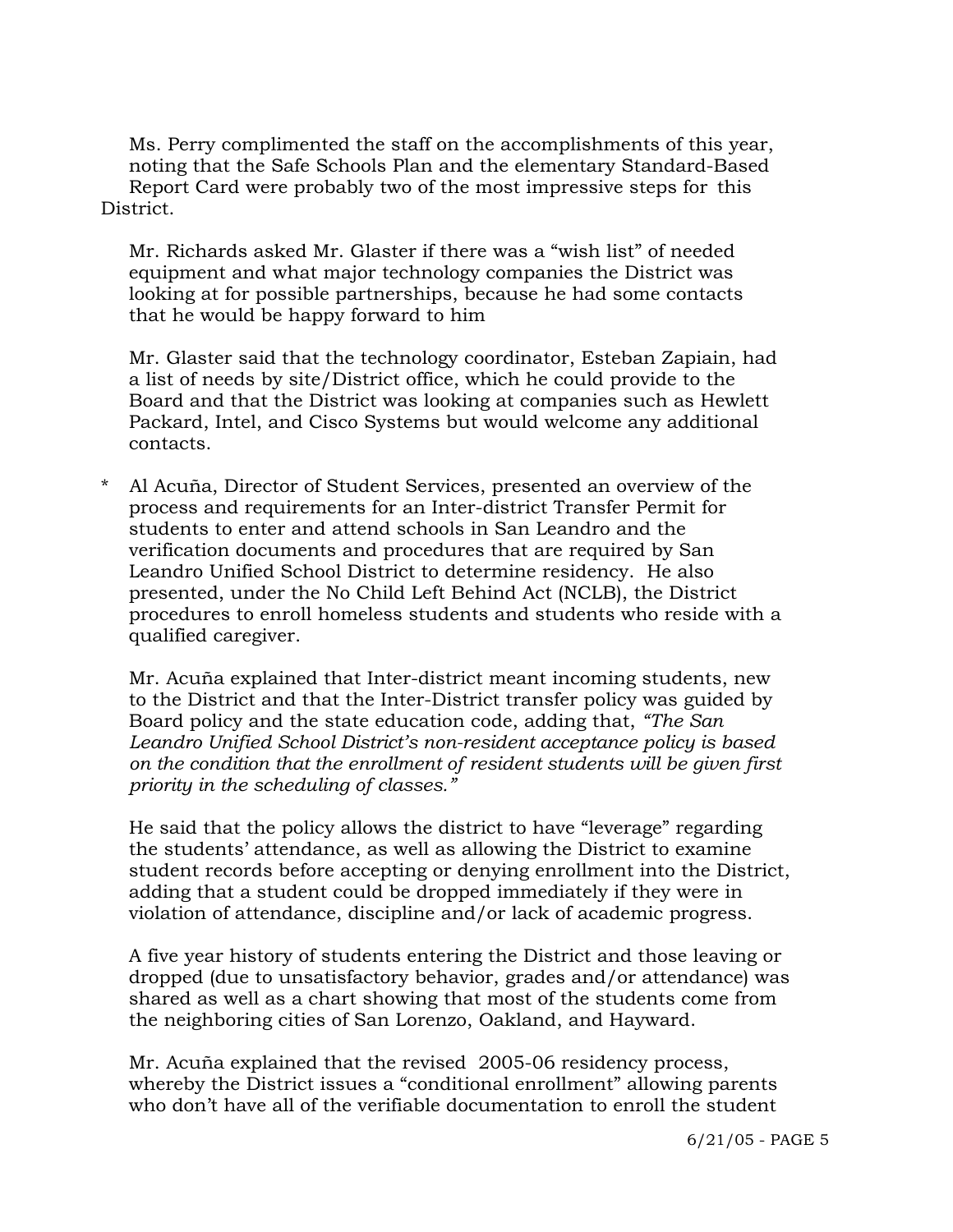under the condition that all required documentation will be received by the District within a 30-day time frame.

 Under the McKinney-Vento Bill, which has been incorporated into NCLB, there are educational rights and protections for children who are homeless and/or lacking fixed and permanent residence and Mr. Acuña said anyone claiming to be homeless must be allowed to enroll in the District even if they cannot provide proof of residence.

 Frequently asked questions and responses regarding inter-district transfer permits & residency, posed by Trustee Cassidy, were shared with the Board.

 Mrs. Hague asked if the District received correspondence regarding where our students, who have left the District, are attending, and if an analysis of noticed trends, particularly grade levels or time periods had been done, and if the Board could do something to make significant changes to retain those students.

 Mr. Acuña said that generally, once our District has given permission for a student to attend in another District, they will send a letter confirming that have accepted that student. Regarding trends, Mr. Acuña said that child care, particularly at the elementary level through the middle school, plays a significant role; however at the high school level it may be different kinds of programs that school provide that draws students away.

 Mrs. Hague asked how often residency verification occurs after the initial enrollment. Mr. Acuña said that it can occur throughout the school year, i.e. if a parent moves or if they follow-up on an "anonymous tip." Mrs. Cutter added that at the high school, proof of residency is required before students can receive their school program for that year.

 Ms. Perry asked if the large amount of students attending from San Lorenzo was due to the "gray track area" and how many denied residency requests were overturned by the Alameda County Board of Education. Al thought that the high number of students from San Lorenzo was primarily due to the gray tract area and that last year he attended three or four appeals where the District won one.

 Mr. Cassidy explained that he requested this presentation due to the wide-spread community belief that there was an open enrollment policy and a lot of non-residence students were attending our schools. He felt that it was critical that the District insure that only students who reside in our community attend our schools with exception of those students who legally apply for permission.

Mr. Cassidy was concerned that Mr. Acuna could not provide the exact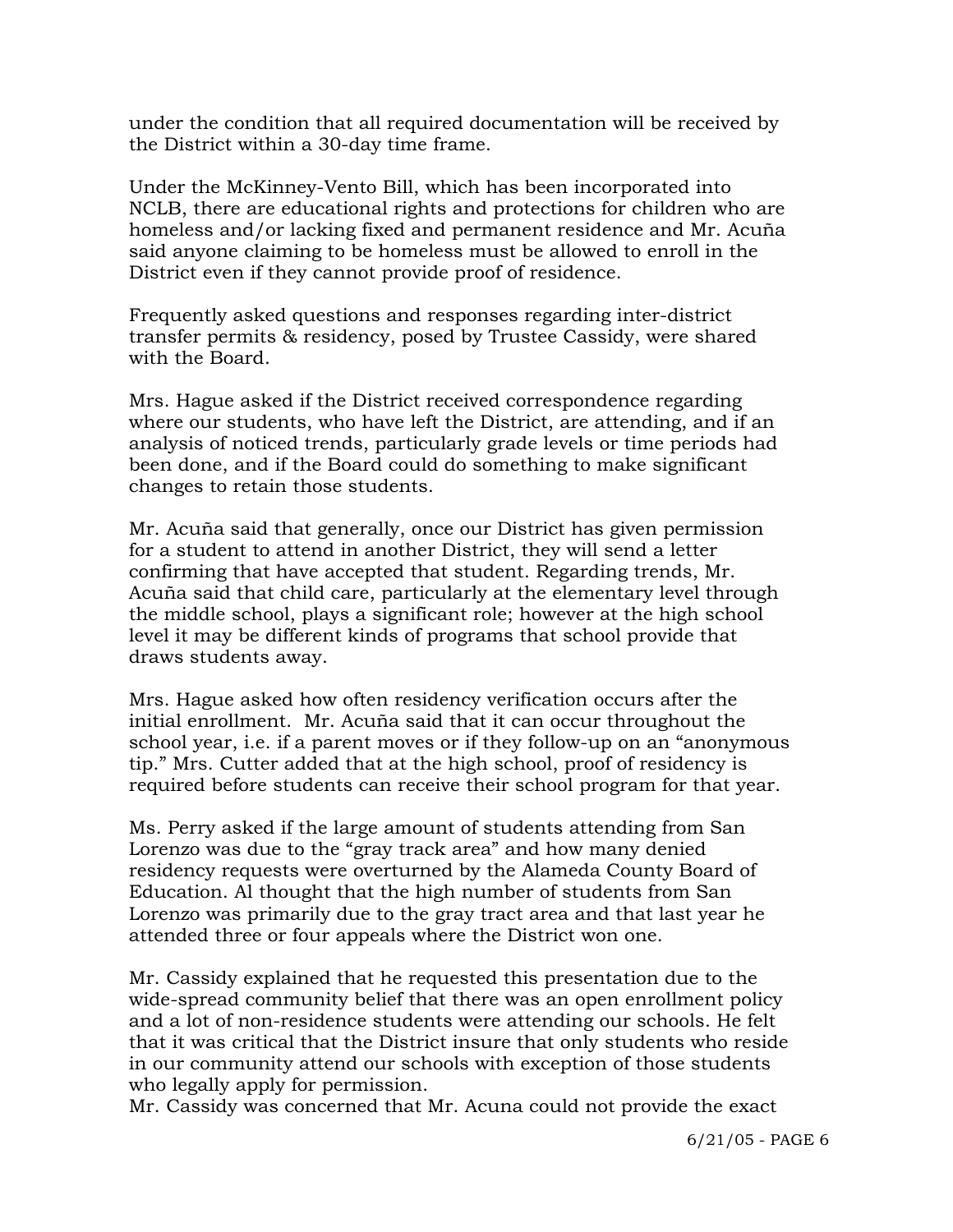number of students removed from the district for falsifying addresses. Mr. Acuna stated that currently the District does not retain this information in its master database, but was looking into implementing a "tagging" system for the upcoming school year. He estimated that approximately 40 students were removed due to falsifying residency.

 Mr. Cassidy suggested improving the residency verification form making it clear, not only for the applicant but the landlord, that the form was a statement under perjury.

 Mr. Heystek believed that some comments expressed regarding nonresident enrollment were racist, citing the bus loads of children heading towards Oakland, and wanted to dispel that notion. His concerns included whether current practices were being applied equally, were we standardizing enforcement, are the rules enforced uniformly with good students and the bad students, and if the student attendance office was adequately staffed. Mr. Acuña said that his office is following and enforcing the District's policies and procedures. In the area of staffing, he felt that it's "alright now" but at the beginning of the school year an additional part-time person would be helpful.

 Mr. Acuña explained the process for inter-district transfer requests for students leaving the District and the appeal process to Trustee Davis. Mr. Davis requested information on the grade level of those students who left in the 2004-05 school year which Mr. Acuña said he would provide before the beginning of the upcoming year.

 Regarding Mr. Richards question on how our two document requirement of proof of residency compares with surrounding districts, Mr. Acuña and Mr. Glaster agreed that our District had one of the most stringent residency verification requirements.

 Mrs. Cutter added that because the District does not provide bussing, students do take public transportation to the school sites and it is a matter of public perception that these students are not residents of San Leandro.

 Mr. Cassidy said he was proud of our City's diversity; however the issue was about building trust within the community and we needed to assure the community that the District was enforcing our residency requirements and "we can do a better job."

The Board thanked Mr. Acuña for an informative report.

### **PUBLIC TESTIMONY ON NON-AGENDA ITEMS**

None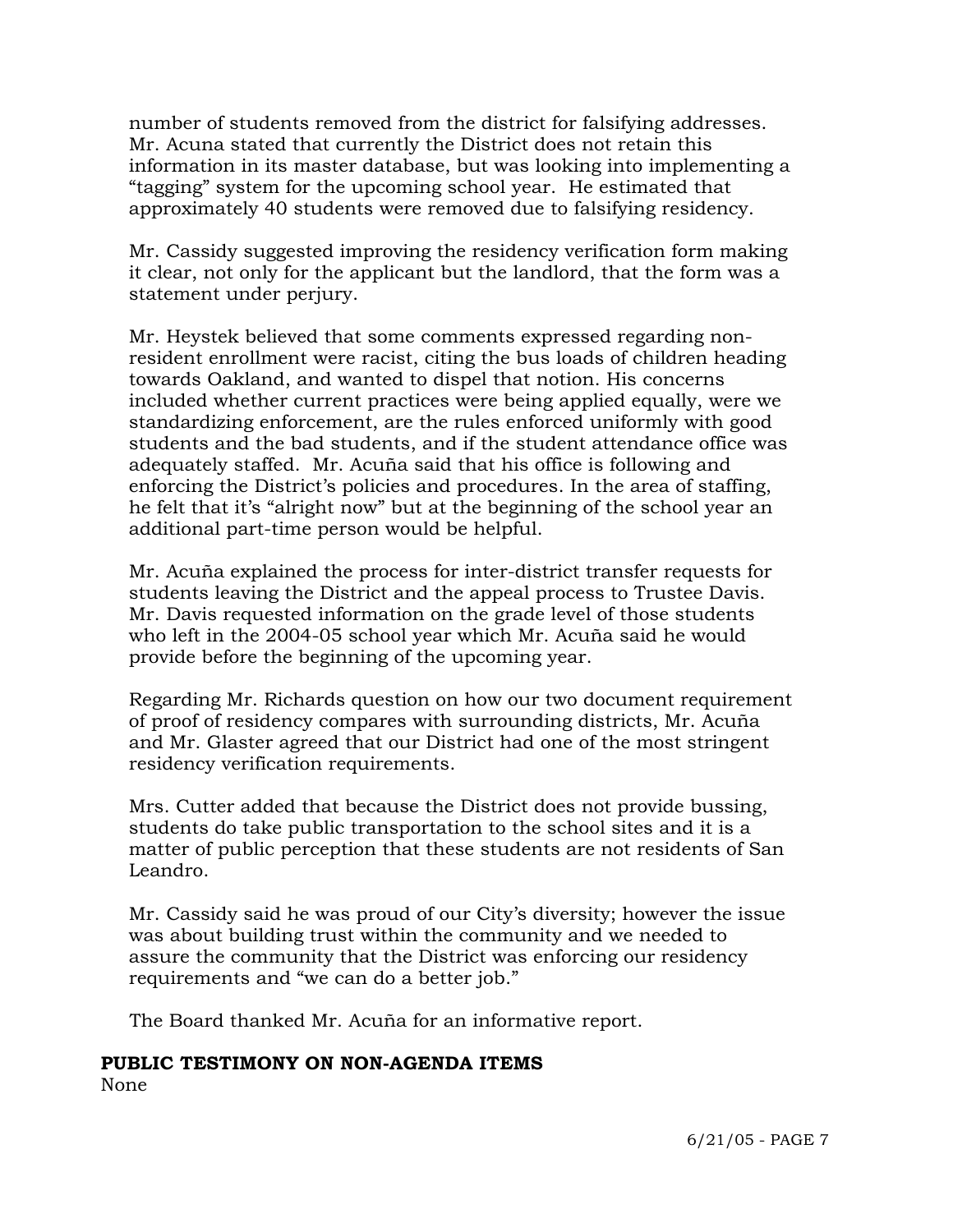## **REPORTS**

- 1) Correspondence Clerk Davis reported receipt of the following emails from Katherine Murray, Roberta Weisbard, Starla Mason, Katherine Porter, Doris Castillo, Tim Holmes, and Dan Martin regarding the Superintendent's Me Too Clause; Barbara Barry regarding San Leandro High School Library Fund Raiser; Steve Craig regarding Grievance denial; and Audrey Brown regarding the Congressional Art Ward and Pete Stark's website.
- 2) Superintendent's Report Superintendent Chris Lim congratulated San Leandro High School principal Amy Furtado and her staff for a wonderful celebration, "Graduation Day". She reported that the principals and District Equity Team met with Glenn Singleton to debrief about their equity work this year; and she left feeling committed that indeed to have courageous conversations about equity and diversity takes courageous leadership, adding that the District has great leaders, we have accomplished a lot of work this year and she was very confident that we had the right team as we continued on.

Mr. Cassidy asked if San Leandro had received their Exit Exam results and if yes, how the District did. Superintendent Lim said that the results had been received and a report to the Board would be forthcoming.

- 3) Board Committee Reports
	- Finance Mr. Richards reported that the committee met on June 20, and discussed the Adoption Budget Update. Staff provided the Board with the information that the committee reviewed. Mr. Richards said that the Board would receive a copy of the budget for their review by June 27, with anticipated approval on June 30. Mr. Richards indicated that while the Assistant Superintendent of Ed Services position was not on the agenda it was discussed in context of depending on what option was approved, and how that would affect the ending balance.

 Mrs. Cutter appreciated the clarity of the information and the work of the committee.

- 7) Board Representatives' Reports
	- Alameda County School Boards Assn. Ms. Perry reported that they met on June 16 for a planning meeting. The committee would continue to meet on the third Thursday of each month at 7:00 pm., usually at the Alameda County Office of Education and the following was the suggested program calendar for the upcoming year: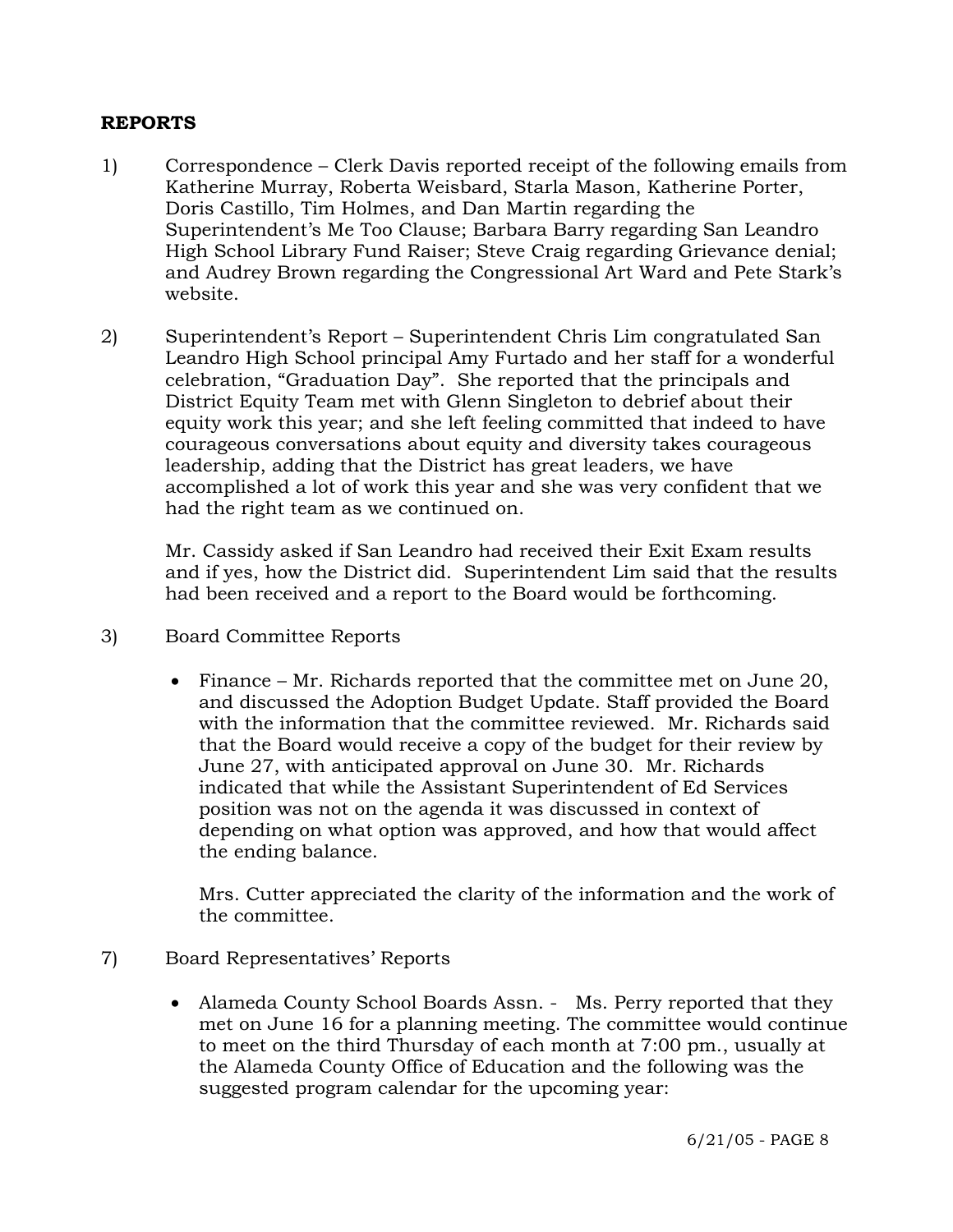| September | Discussion of Educational Issues on the Special Election               |
|-----------|------------------------------------------------------------------------|
| October   | Teacher of the Year at Chabot College                                  |
| November  | Joint Meeting with the Santa Clara County School Boards<br>Association |
| December  | Career Technical Education                                             |
| January   | <b>State Education Budget</b>                                          |
| February  | Legislator Appreciation/Spring Dinner with Contra Costa County         |
|           | School Boards' Association/Budget Update                               |
| March     | Topic on Charter Schools or High School Reform Movement                |
| April     | <b>Student Board Member Recognition</b>                                |
| May       | District and Superintendent Goal Setting/Board Member                  |
|           | <b>Recognition Awards</b>                                              |
| June      | <b>Planning Meeting</b>                                                |

• San Leandro Chamber of Commerce Community Partners Committee - No report

Mr. Richards requested that Consent Item 4.1-C be pulled for clarification. Assistant Superintendent for Business Services, Leon Glaster, noted that 4.4-CF was part of 4.3-C and should be removed from the Consent Calendar.

## **CONSENT ITEMS**

### General Services

1.1-C Approval of Board Minutes – June 7, 2005

## Human Resources

- 2.1-C Acceptance of Personnel Report
- 2.2-C Increase the Salary Schedule Between San Leandro Unified School District and California School Employees Association (CSEA) for 2004-05, 2005-06, 2006-07 School Years
- 2.3-C San Leandro Teachers' Association Tentative Agreement

### Educational Services

- 3.1-C Acceptance of Donations
- 3.2-C Resolution #05-33, California Healthy Start Survey
- 3.3-C Approval of Expulsion Order of Student E35-04/05
- 3.4-C Approval of Expulsion Order of Student E36-04/05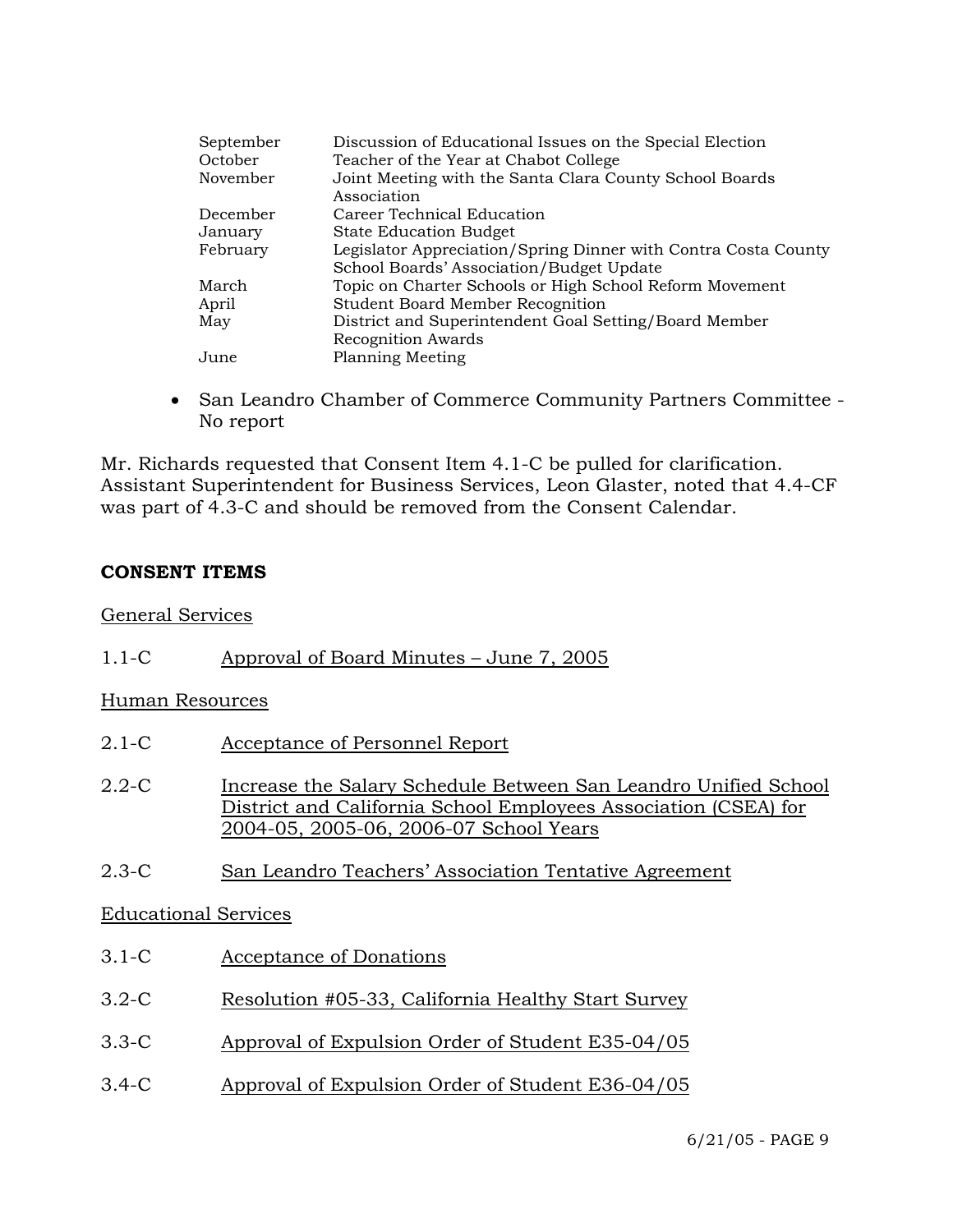- 3.5-C Approval of Expulsion Order of Student E37-04/05
- 3.6-C Approval of Expulsion Order of Student E38-04/05
- 3.7-C Approval of Expulsion Order of Student E39-04/05
- 3.8-C Approval of Suspended Expulsion Order of Student E40-04/05
- 3.9-C Approval of Expulsion Order of Student E42-04/05
- 3.10-C Approval of Expulsion Order of Student E43-04/05
- 3.11-C Approval of Expulsion Order of Student E45-04/05
- 3.12 -C Approval of Suspended Expulsion Order of Student E47-04/05
- 3.13-C Approval of Expulsion Order of Student E48-04/05

Business, Operations and Facilities

- 4.2-C Sale and Disposal of Equipment
- 4.3-C Construction Contract for Site Improvements at John Muir Middle School
- 4.4-C John Muir Computer Connectivity Project

On a motion made by Mr. Davis and seconded by Mrs. Hague, the Board approved the remaining consent items by 7-0 vote as amended.

Business, Operations, and Facilities

### 4.1-C Resolution #05-34, Piggyback Bid for San Leandro High School Growth Modulars

Responding to Mr. Richards' question, Mr. Glaster explained that following a walkthrough of the high school in March, Rooms 220, 222, 405, 407 were identified as rooms not being used and would be renovated and used for expansion adding that a Board report dated March 15, 2005 documented this.

On a motion made by Mr. Richards and seconded by Mr. Davis, the Board adopted Resolution #05-34, Piggyback bid for San Leandro High School Growth Modulars by a 7-0 vote.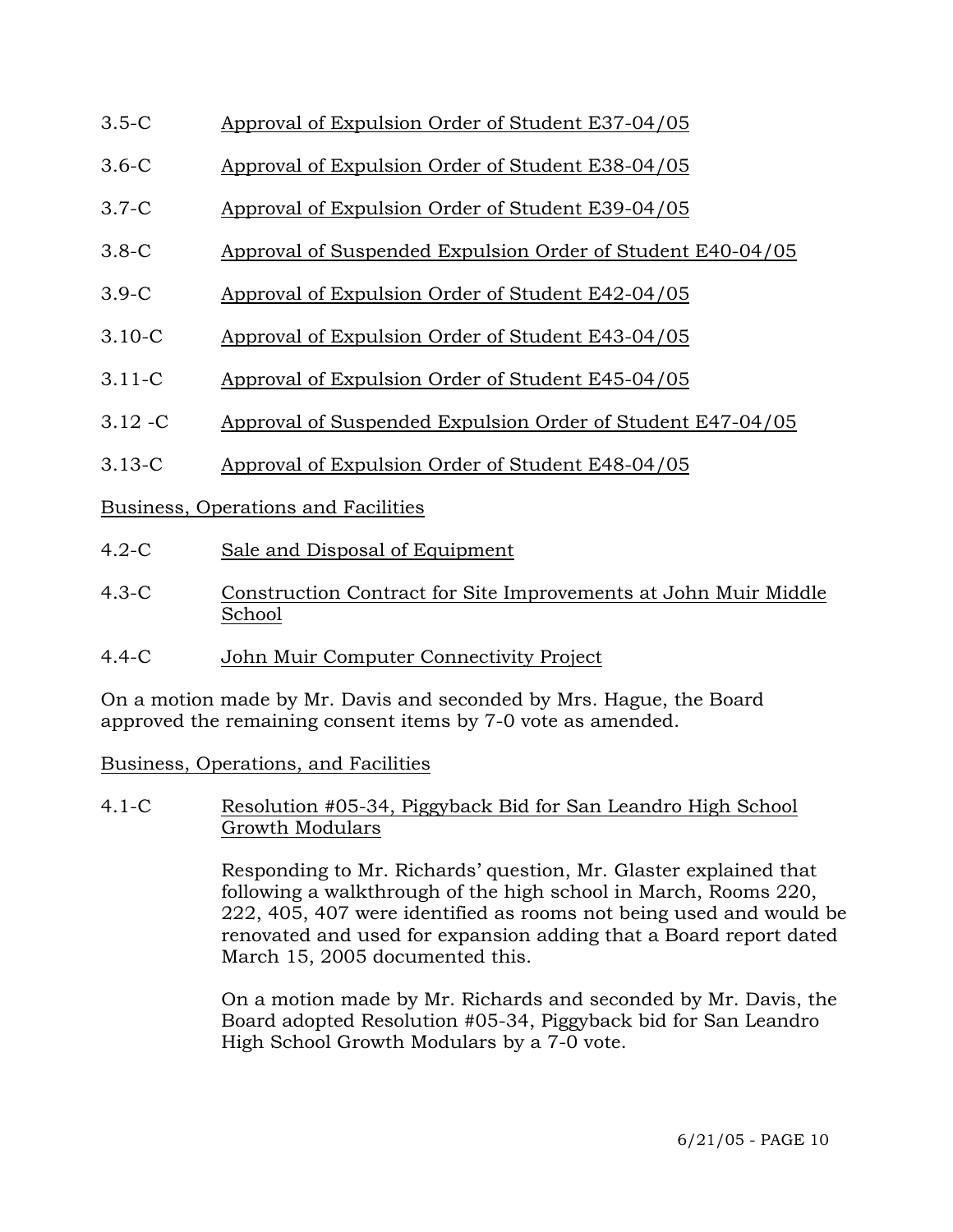## **ACTION ITEMS**

#### Human Resources

### 2.1-A Declaration of Need for Fully Qualified Educators

Prior to the motion, Superintendent Lim said that the Board meeting date on the form needed to be changed to June 21, 2005, noting that this was first discussed at the June 7, 2005 meeting and was being brought back tonight.

Responding to Mrs. Hague, Mr. Martinez said that with regards to multiple subject credential holders, it was not likely that the District would be unable to fill those positions because there was a significant applicant pool of fully credentialed and NCLB compliant teachers and that the District was in the process of bring temps back.

On a motion made by Mr. Heystek and seconded by Ms. Perry, the Board approved the Declaration of Need for Fully Qualified Educators by a 7-0 vote as amended.

#### Educational Services

### 3.1-A Proposed Reorganization of Educational Services

Superintendent Lim explained that Educational Services was asked to return to the Board with revised information regarding a reorganization plan for next year for the fourth time. Referring to the Board packet, she presented two proposed temporary cost effective solutions for next year which realign the roles and responsibilities in the curriculum and instruction department with one less position, highlighting the duties that only an Assistant Superintendent can do; and the differences between an Assistant Superintendent (Option 1), and Executive Director (Option 2). She noted that because the PowerPoint had animation, it was difficult to provide in advance.

Ms. Lim reviewed the timeline, stressing that an expedient decision must be made regarding which option would best serve the District, adding that staff was recommending Option 1 which would be to hire an Assistant Superintendent and freeze one Assistant Director position.

Mr. Davis motioned and Mr. Richards seconded to table the item until the next Board meeting because the information was not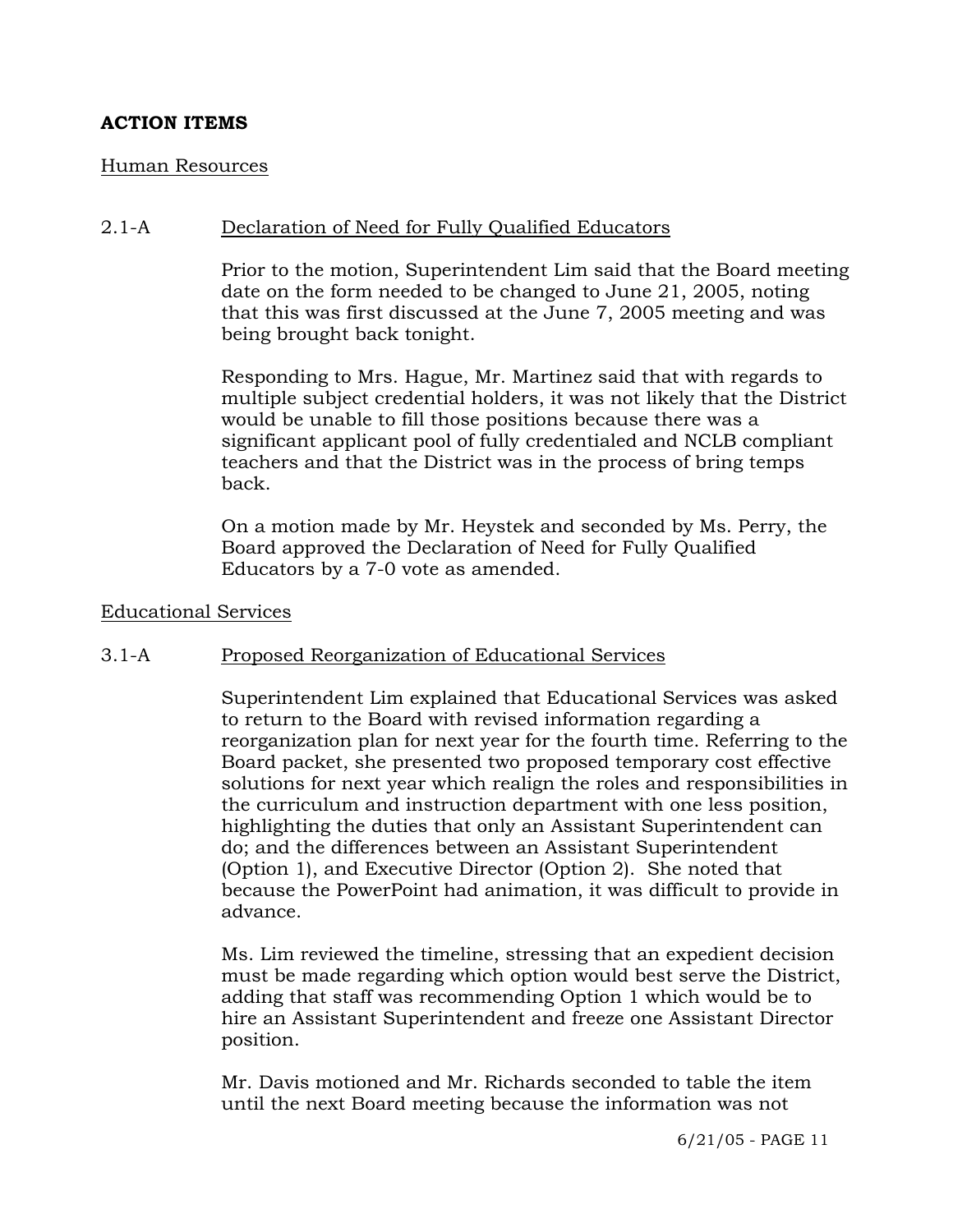presented to him earlier so that he could review it and determine the ramifications of what is being proposed. By a vote of 5-2, the Board did not pass the motion. Trustees Davis and Richards voting aye; Trustees Cassidy, Cutter, Hague, Heystek, Perry voting no.

Questions posed by Trustee Heystek included how FTEs are tabulated in both Options, the rationale for going with Assistant Directors as opposed to coordinators, and type of support and training the existing employees would receive for their expanded duties, which the Superintendent clarified.

In response to Mr. Cassidy's concern around the budget, Mr. Colby said that either one of the Options could be funded.

Mr. Cassidy believed it was time to restore the position under the Option #1, thus allowing the Superintendent to craft a vision for the school district, communicate with the public, and work towards a parcel tax campaign. Option #1 was a net savings to the District, adequate information had been presented, and he supported proceeding with Option #1 to get the best candidate.

Ms. Perry supported Option #1 because of her concern for the accountability and coordination issues, particularly in the area of Special Education.

Following Mr. Colby's explanation of the budget analysis, Mrs. Hague said she appreciated this presentation because it clarified her confusion. While she felt it was important to continue to look at cost issues in our District, she agreed that it was important to strengthen the curriculum and Educational Services Department.

Mr. Richards asked the Superintendent to clarify why some of the duties could not be done by an Executive Director. Superintendent Lim explained that the Assistant Superintendent provides overall leadership, working directly with the Superintendent as a Cabinet member, as well as the site administrators. The Executive Director on the other hand only reports to the Superintendent and has minimal contact with the principals. Another difference included a minimum of five years experience as a site administrator for the Asst. Supt compared to only two for the Executive Director. It was the on-going visibility and support at the site level with the site principal that differentiated the two positions.

Mr. Richards, while he agreed with Trustee Davis' frustration of not receiving the information in a timely manner to review it, he realizes the need to reorganize, being mindful of the District's fiscal situation. He would support Option #2 at this time with the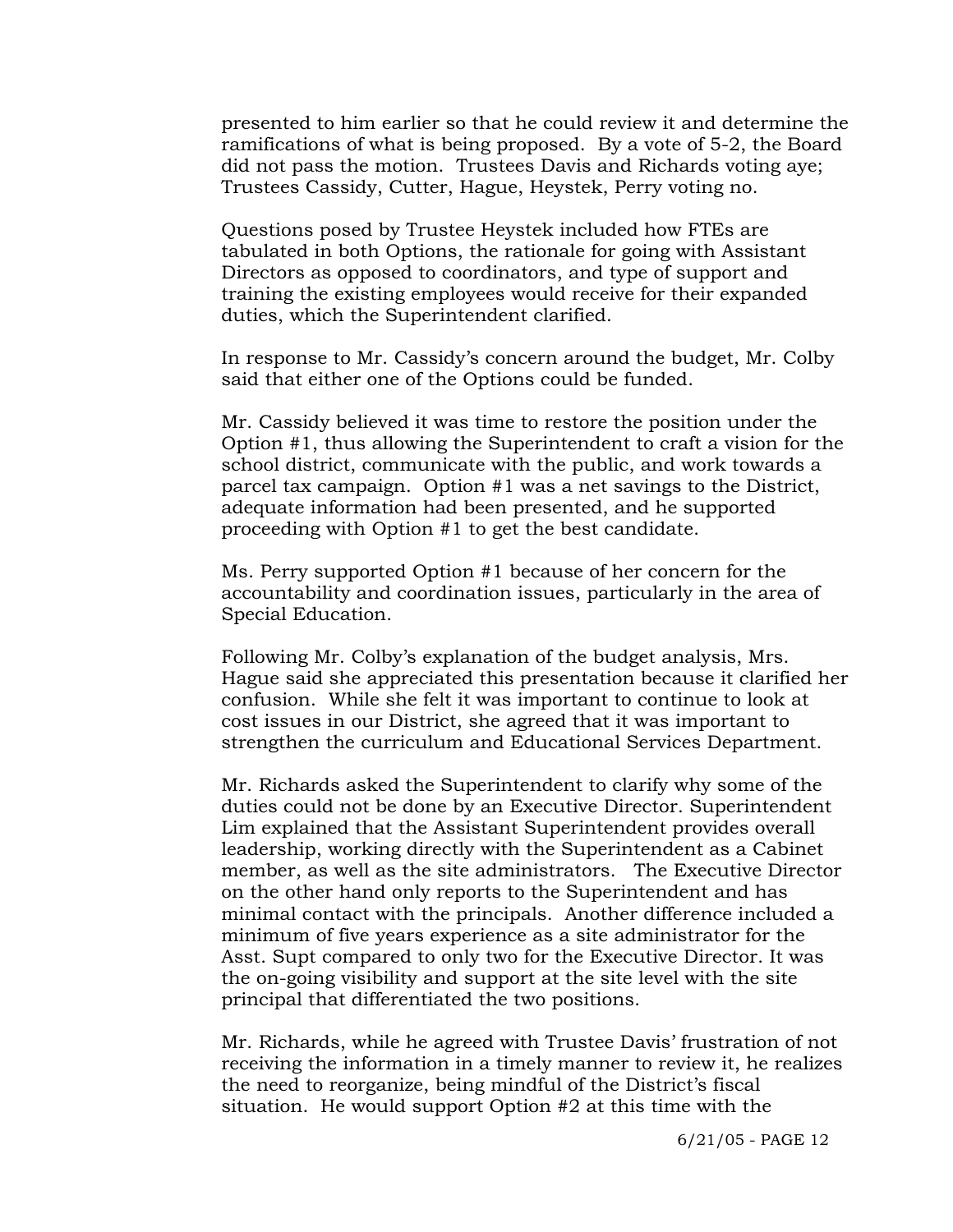condition to return at a later date to reevaluate the reorganization. Mrs. Cutter supported Option #1 stating that this option allows the Superintendent to be visible at the site level without sacrificing the District's mission of "educating students."

Prior to the vote, Trustee Davis reiterated that he felt it was poor practice to make policy decisions based on information that was not received in advance.

On a motion made by Mr. Heystek and seconded by Ms. Perry, the Board approved Option #1 reorganization plan of Educational Services to be effective July 1, 2005 by a 5-2 vote. Trustees Cassidy, Cutter, Hague, Heystek, Perry voting aye. Trustees Davis and Richards voting no.

### **CONFERENCE ITEMS**

### Educational Services

### 3.1-CF Dorthy Cunningham Memorial Fund Award

The Board discussed and considered establishing the annual Dorthy Cunningham Memorial Fund Award for fourth and fifth grade teachers, 2005 forward.

Following her motion, Ms. Perry appreciated the San Leandro Art Associatio's generosity by providing materials for an on-going art program or for a special curriculum-embedded art project.

Ms. Wong further explained that the schools would rotate for the award in alphabetical order and that this was an application process, such as a mini grant to our schools, and not just a direct donation, so Board approval was needed.

On a motion made by Ms. Perry and seconded by Mr. Cassidy, the Board approved to establish the Annual Dorthy Cunningham Memorial Fund Award for fourth and fifth grade teachers, 2005 forward by a 7-0 vote.

### **ADDITIONAL SUGGESTIONS AND COMMENTS FROM BOARD MEMBERS**

• Mr. Heystek requested noting that the regular Board meeting on July 20, 2005 was a Wednesday.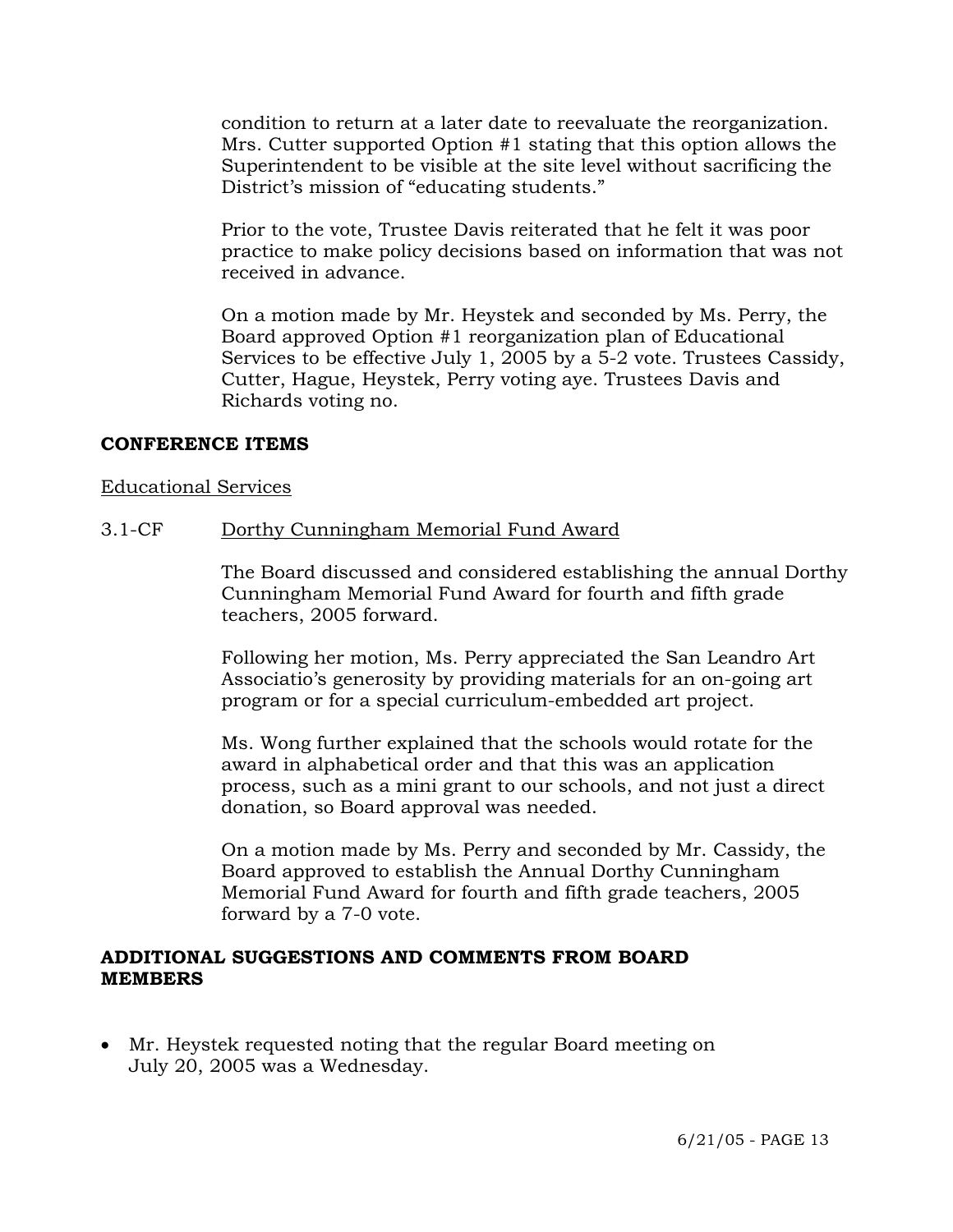• Mr. Cassidy suggested that as the District move ahead looking at dates for our parcel tax, keep in mind that the City was planning on a tentative parcel tax in June 2006.

He attended a Broadmoor Homeowners' Association meeting and distributed information on California school finance which he passed out to the Board. He hoped that the Board would find this information helpful as well as educating the community on the District's fiscal situation. He also distributed excerpts of emails from parents regarding school safety, SROs; a copy of the Cargo, articles on gang identification work done by police officers in the Sacramento area, and gang situations in the Los Angeles area adding that he mailed this packet to all City officials to stress his continued concern that the community not overlook school safety.

Mr. Cassidy said that he recently subscribed to *Education Week* and noted a series of articles regarding excellence at the high school level bringing to mind the WASC report. He would like to see the Board involved in the process of improving the high school in terms of meeting the needs of our students and requested, for a future Board meeting, an update on the status of the WASC report and how the District is working to improve student achievement at the high school.

Responding to his shared concern with Trustee Hague regarding the Core classes in the 6th grade, Superintendent Lim said that she met with Trustee Hague and explained that the Core program at the 6th grade level was still continuing, while it was not a English/History core, but English/Reading core as in the past; unbraiding was at 7th and  $8<sup>th</sup>$  grade; and confirmed that a presentation would still be scheduled to address the middle school structure, 6th grade, and NCLB options available per Trustee Hague's request.

Another request from Mr. Cassidy included a joint meeting with the Board and the student leaders at the high school, perhaps at the beginning of the school year, to hear their concerns, also bringing the teachers and administrators into that discussion. He continued to stress the importance of informing the community of the accomplishments of the District i.e. approved bond work and having that communicated in the principals' letters that go home to the families.

Ms. Perry agreed on the importance of communicating and educating the public and appreciated Mr. Cassidy's comments.

Mrs. Hague reported on the excitement of watching the promotion and graduation ceremonies and celebrating the successes of our students. She also agreed with Mr. Cassidy on the importance of advertising the "good things" that the bond work had been able to bring to the community and hoped to brainstorm on how to continue to contribute that to the community.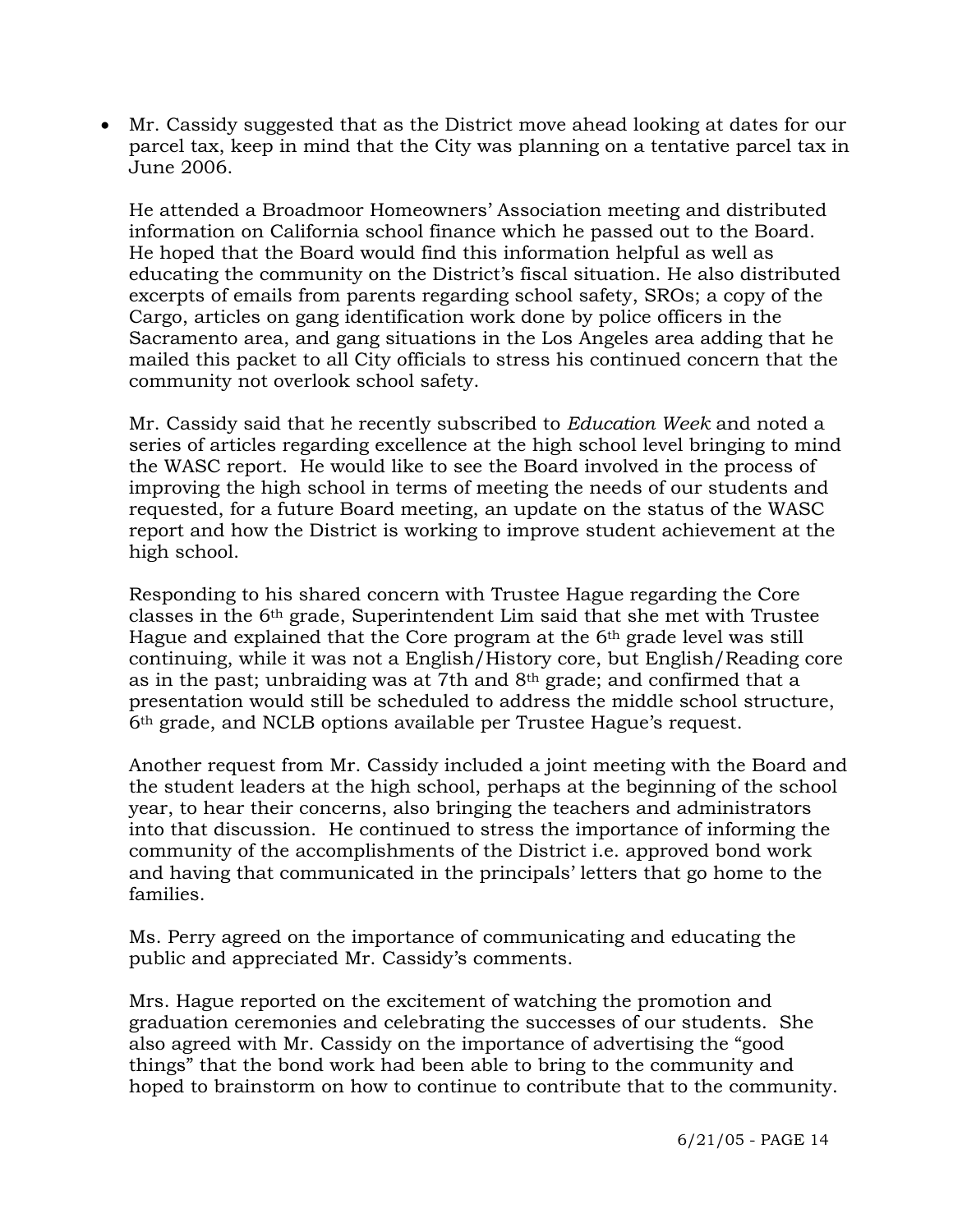Mrs. Cutter said that the *"California Health Kids Survey"*, which would be administered this year, addresses school safety and she would work on scheduling the joint meeting with student leaders at the high school. She thought the high school graduation at Cal State and the After-Grad party was successful. She shared a list of scholarships given to seniors this year and thanked Chris Miller and her staff for all of their hard work and would like to recognize them in September.

## **ANNOUNCEMENT**

## **Future Board of Education Meetings**

- **Special Meeting Superintendent's Evaluation, June 29, 2005, 6:00 p.m., DO**
- **Special Meeting Board goals, June 30, 2005, 6:00 p.m., DO**
- **Regular Meeting July 6, 2005 (placeholder)**
- **Regular Meeting July 20, 2005 (Wednesday)**
- **Regular Meeting August 9, 2005 (placeholder)**
- Regular Meeting August 23, 2005
- Regular Meeting September 7, 2005
- Regular Meeting September 20, 2005
- Regular Meeting October 4, 2005
- Regular Meeting October 18, 2005
- Regular Meeting November 1, 2005
- Regular Meeting November 15, 2005
- Regular Meeting December 6, 2005
- Regular Meeting December 13, 2005
- **Regular Meeting January 9, 2006 (Monday)**
- Regular Meeting January 17, 2006
- Regular Meeting February 7, 2006
- **Regular Meeting February 22, 2006 (Wednesday)**
- Regular Meeting March 7, 2006
- Regular Meeting March 21, 2006
- Regular Meeting April 4, 2006
- Regular Meeting April 18, 2006
- Regular Meeting May 2, 2006
- Regular Meeting May 16, 2006
- Regular Meeting June 6, 2006
- Regular Meeting June 20, 2006